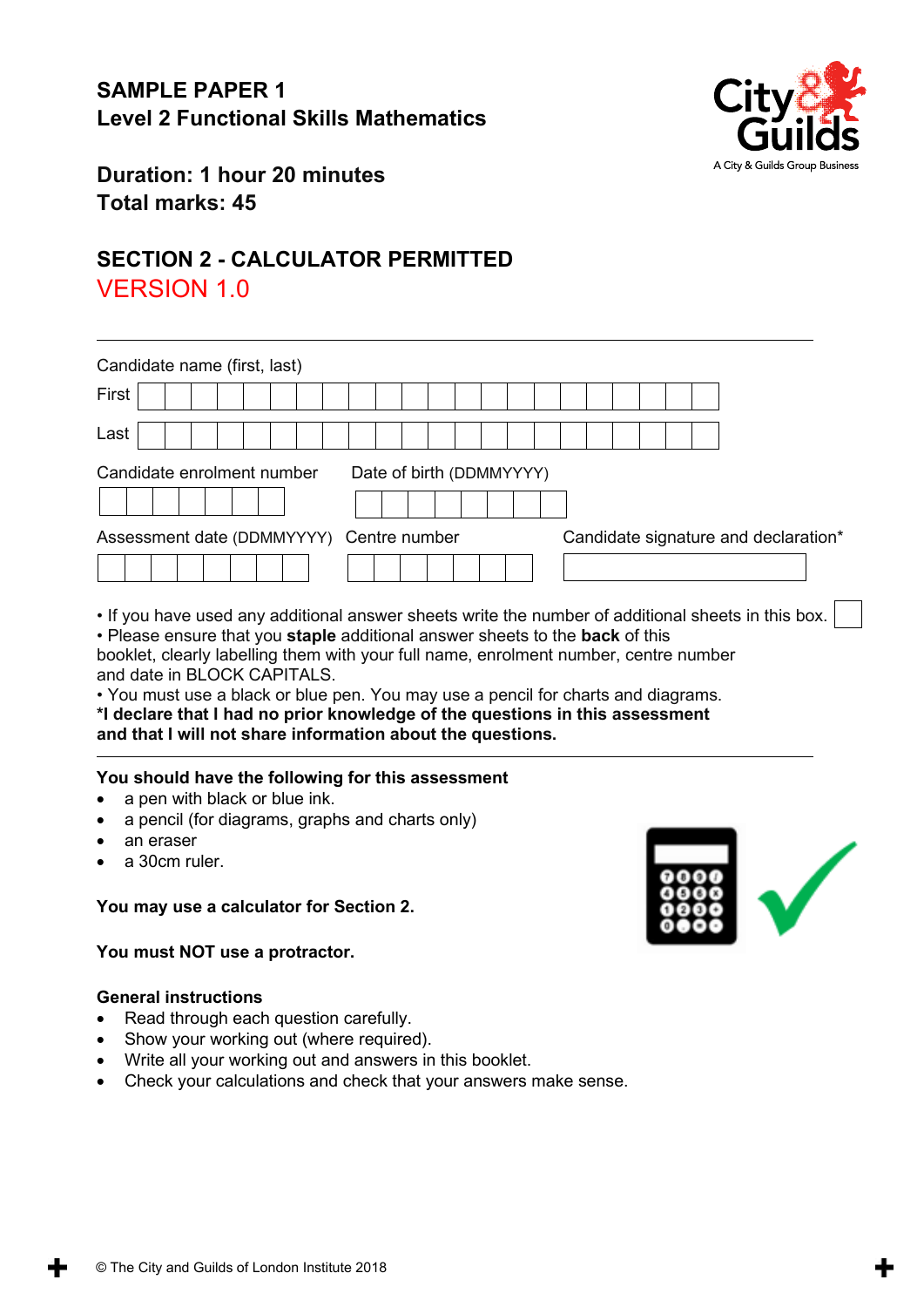# **SECTION 2 - CALCULATOR PERMITTED**

There are **45** marks in this section.

You should check all your work as you go along.

You may use a calculator.

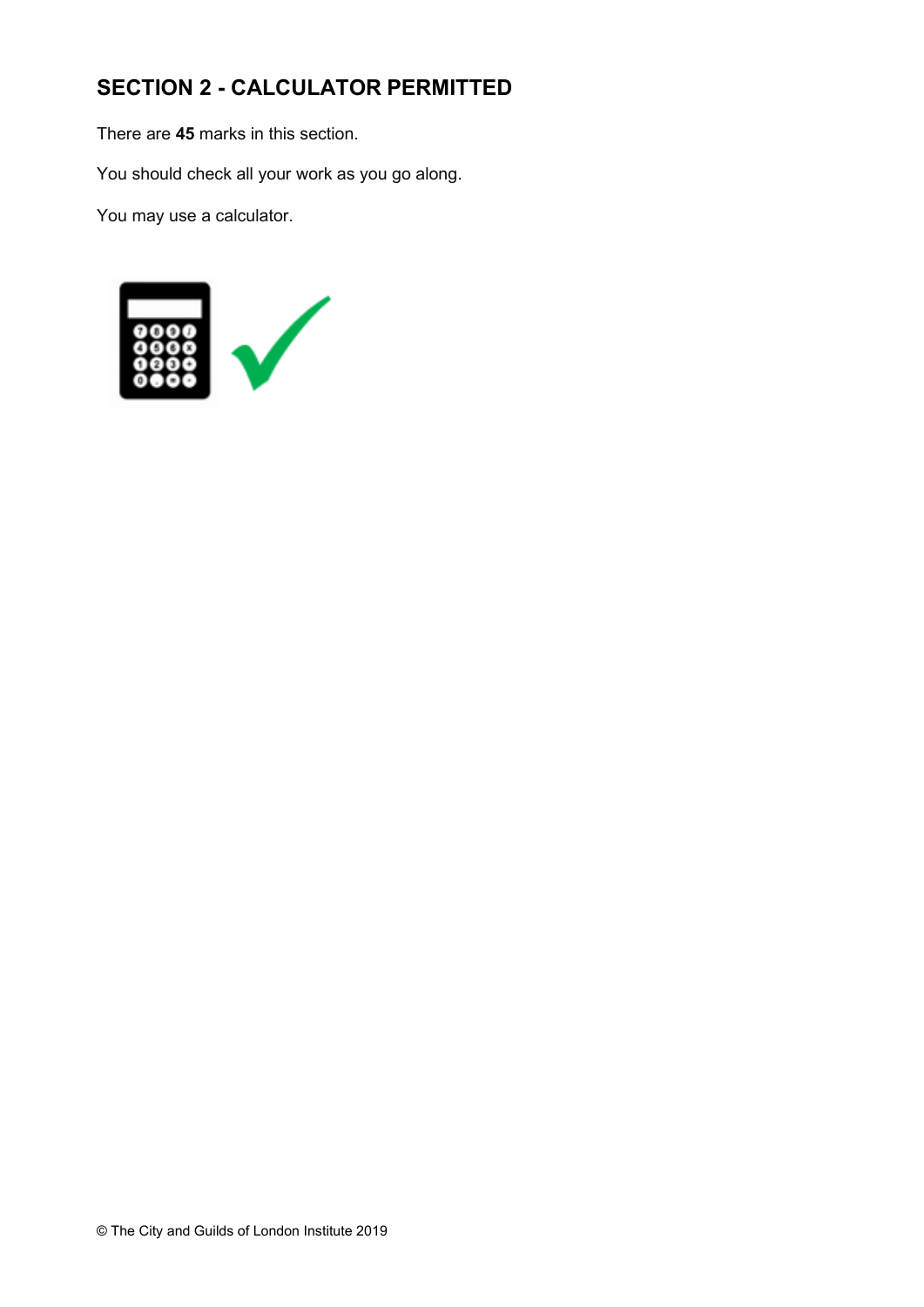

Which point is at (3,4)?

*(tick one box)*



D. Point D

**(1 mark)**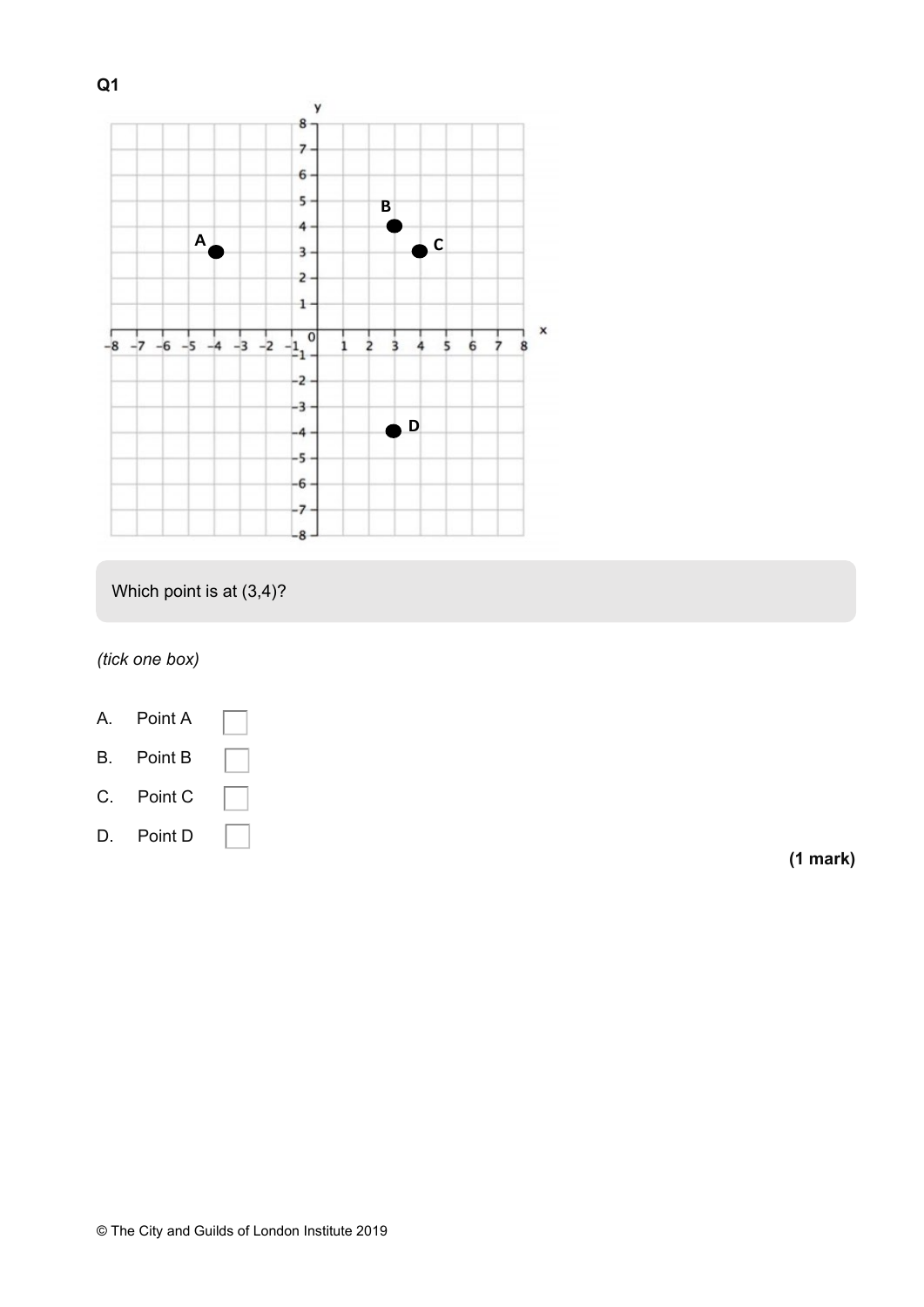

10 litres in gallons is approximately

*(tick one box)*

- A. 0.45 gallons B. 2.2 gallons
- C. 45.5 gallons
- D. 22 gallons

**(1 mark)**

\_\_\_\_\_\_\_\_\_\_\_\_\_\_\_\_\_\_\_\_

**(1 mark)**

## **Q3**

| 155 | 125 | 145 | 90  | 125 | 150 | 155 |
|-----|-----|-----|-----|-----|-----|-----|
| 90  | 100 | 125 | 178 | 95  | 125 | 180 |

What is the mode of these numbers?

#### **Q4**

Which one of the following lists is in increasing order?

### (*tick one box)*

| A. 0.1013 0.0827 0.0095 |                         |  |
|-------------------------|-------------------------|--|
|                         | B. 0.1013 0.0095 0.0827 |  |
|                         | C. 0.0095 0.1013 0.0827 |  |
|                         | D. 0.0095 0.0827 0.1013 |  |

**(1 mark)**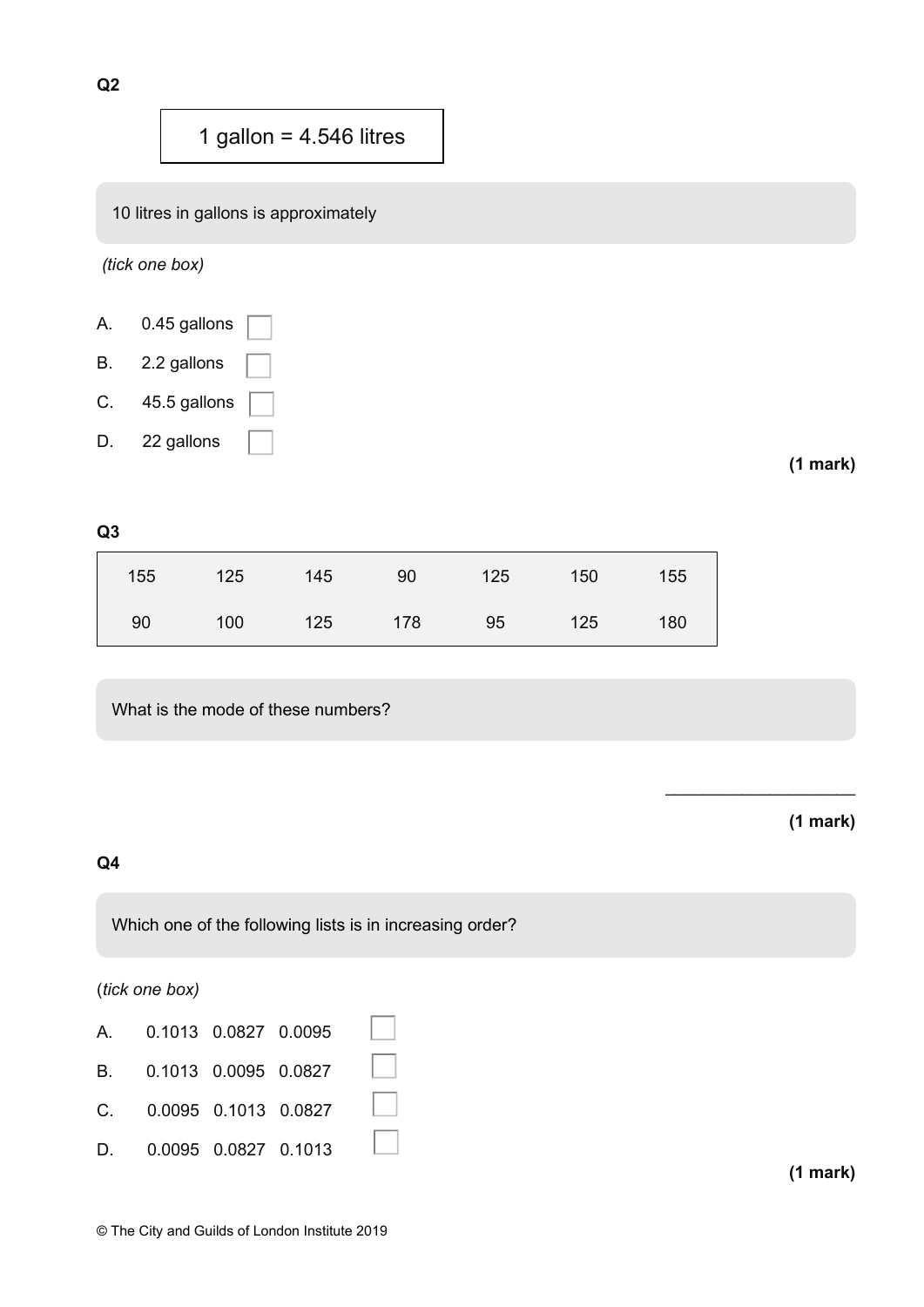The surface area of a sphere is  $4\pi r^2$ 

A sphere has a radius (*r*) that measures 3cm



Work out the surface area of the sphere to the nearest cm<sup>2</sup>.

A. 15cm2 B.  $22 \text{cm}^2$ C. 113cm2 D.  $1421 \text{ cm}^2$ 

#### **(1 mark)**

**Q6** A man is going to New York for work. He wants to book a hotel online.

#### A friend says

'Remember the booking website will show the price in dollars. It will actually cost **more pounds** than the price shown, because of the exchange rate.'

The man checks the exchange rate because he thinks his friend is wrong. He thinks that the number of pounds will be **less** than the number of dollars shown.

```
Exchange rate £1 = $1.24
```
Who is right, the man or his friend? Explain your answer.

**Explanation**

**(1 mark)**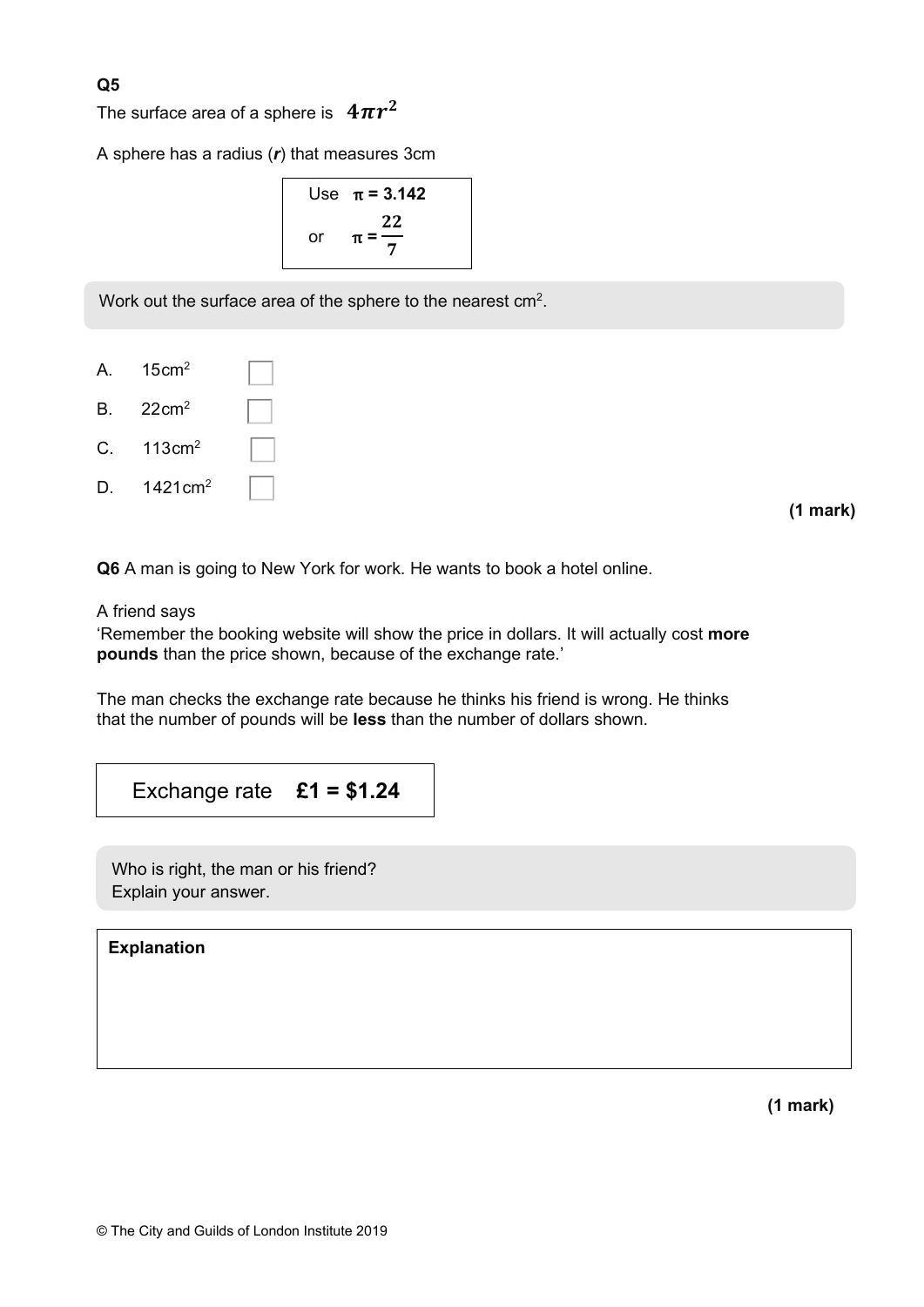**Q7** A newspaper report says that a company made £700,000 profit last year. It says this was 12% more than the year before.

Work out how much profit the company made the year before.

Show all your working

**Profit £**\_\_\_\_\_\_\_\_\_\_\_\_\_\_\_\_\_\_

**(3 marks)**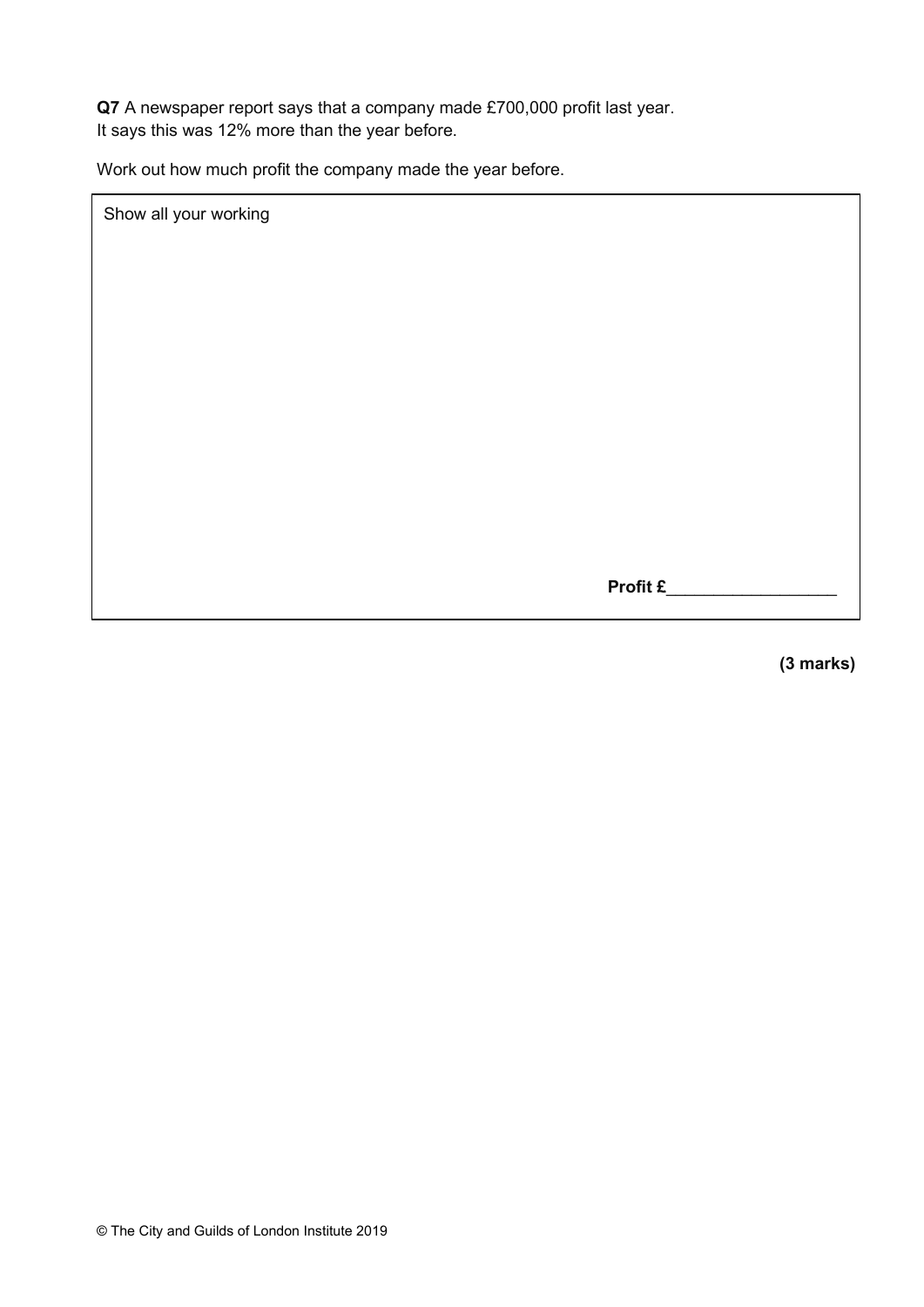## **Income tax**

Everyone can earn a certain amount of money without paying tax. This is called a Personal Allowance. They must pay tax on any earnings over this allowance.

**Income tax Personal Allowance, 2018/2019**  $\qquad$  £11850

**This formula gives the amount of Income tax a person pays in a year**

 $T = 0.2 (y - p)$ 

where T = income tax **for the year**

y = money earned per **year**

p = Personal Allowance

A caterer earns £1375 per **month**.

How much income tax will she pay for the **year**?

Show all your working.

**(4 marks)**

**£** \_\_\_\_\_\_\_\_\_\_\_\_\_\_\_\_\_\_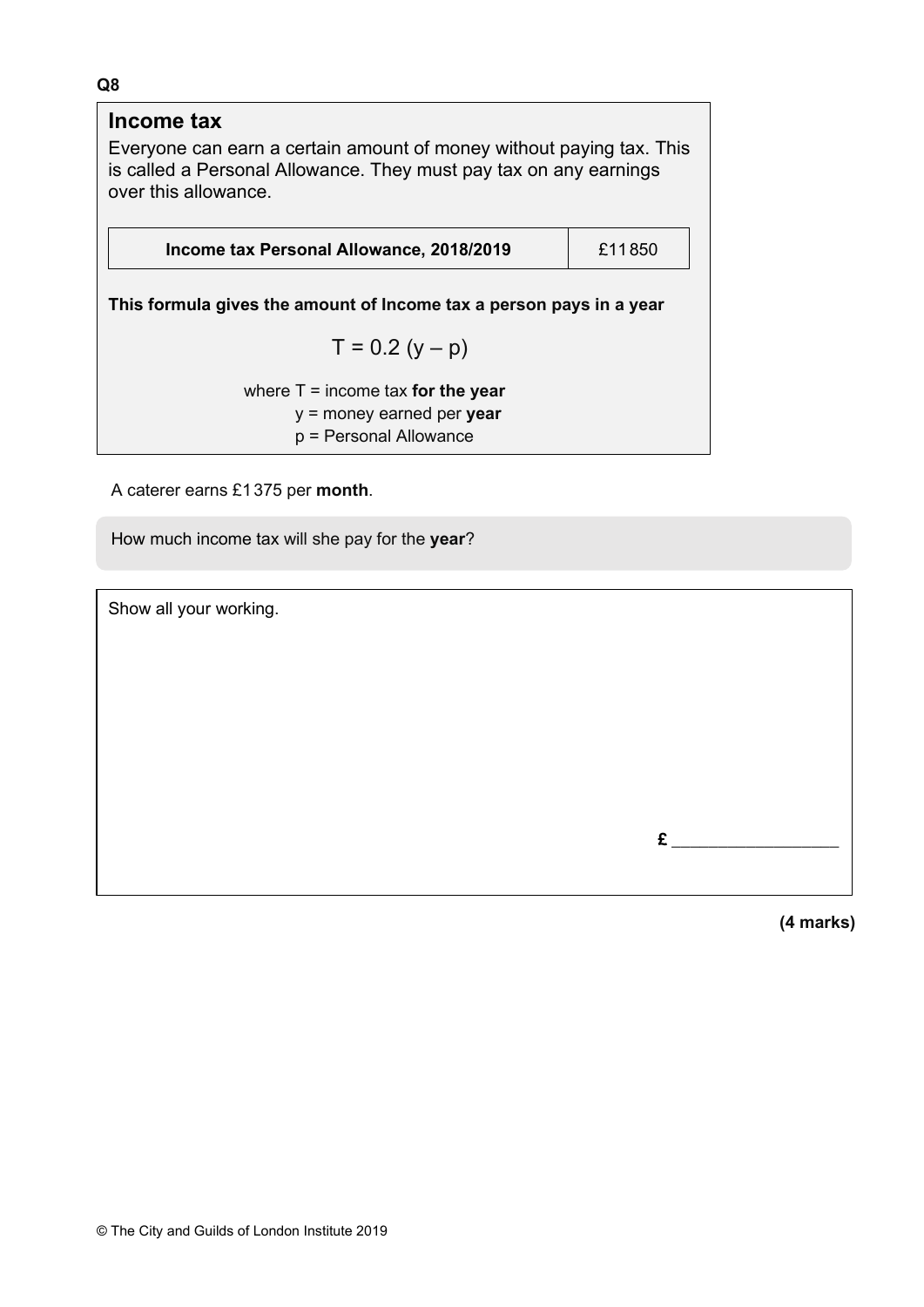**Q9** A worker has to set a machine to cut this shape from a piece of metal.



What is the area of the shape?

| Show all your working. |                 |
|------------------------|-----------------|
|                        |                 |
|                        |                 |
|                        |                 |
|                        |                 |
|                        |                 |
|                        |                 |
|                        |                 |
|                        | cm <sup>2</sup> |
|                        |                 |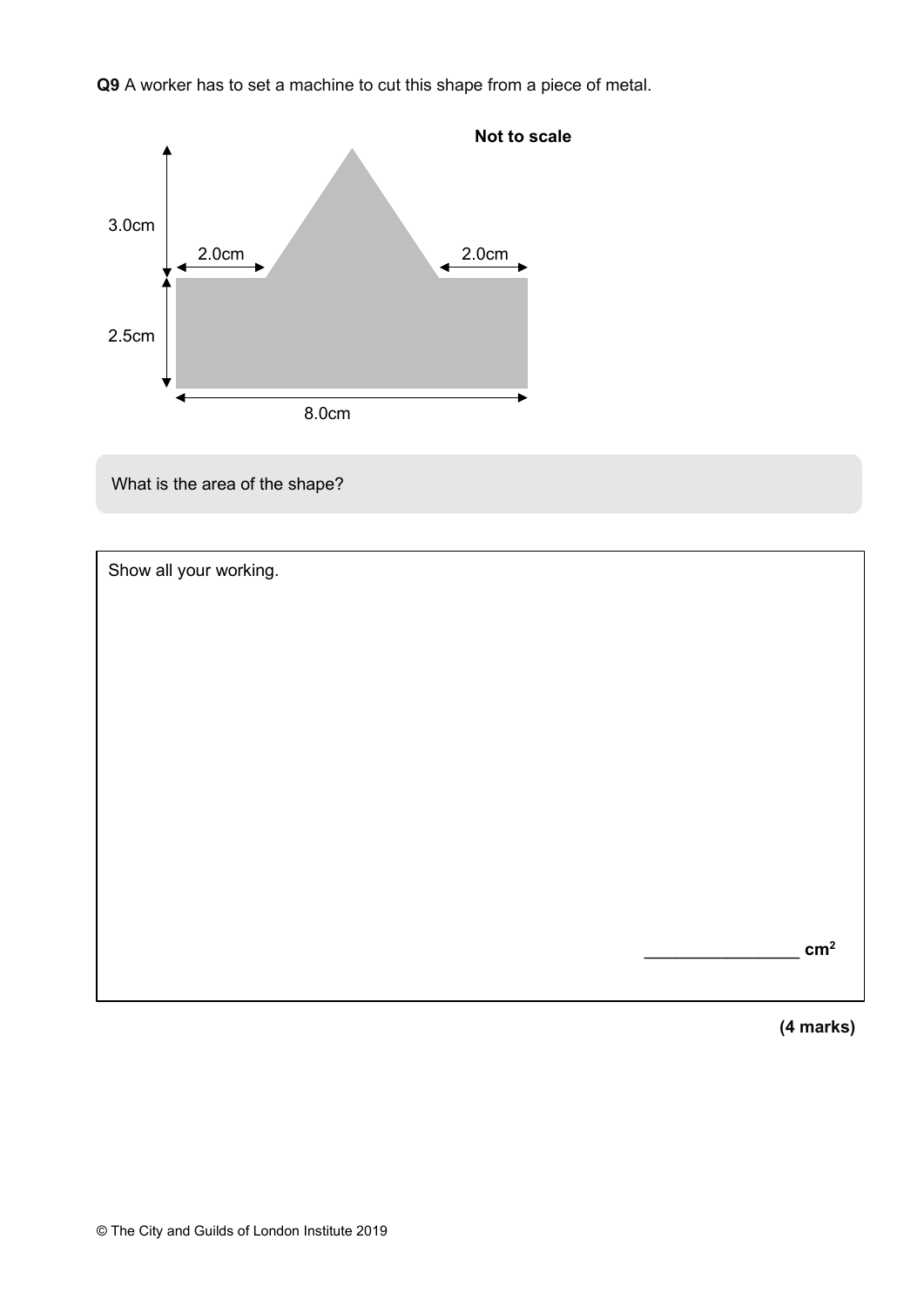**Q10** A photographer increases the price he charges to print photographs. He wants to know if this affects his sales.

Last week, before the price increase, the average number of photos ordered was 12.

This week customers ordered:

| <b>Photos ordered</b> | <b>Number of customers</b> |
|-----------------------|----------------------------|
| $1 - 10$              | 26                         |
| 11 - 20               | 14                         |
| $21 - 30$             |                            |
| $31 - 40$             |                            |
| $41 - 50$             |                            |
| $51 - 60$             |                            |

Does the price increase seem to have had an effect on the number of prints ordered per customer? Explain your answer. Include calculations to support your decision.

Decision (yes/no) \_\_\_\_\_\_\_\_\_\_\_\_\_\_\_\_

Explanation and supporting calculations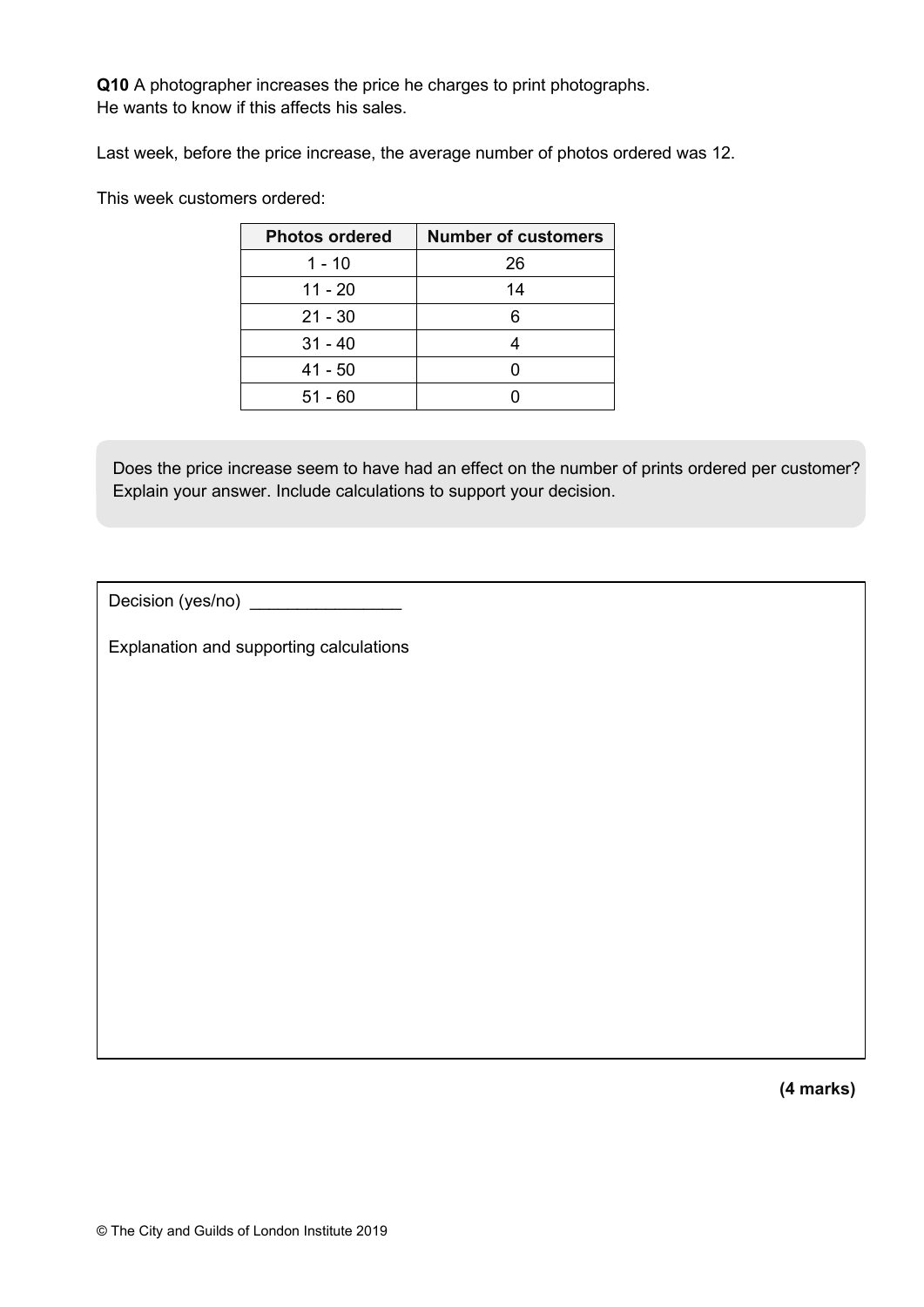**Q11** This table shows how much a garage pays its staff.

| Pay rates          |                              |  |  |  |  |  |  |  |  |
|--------------------|------------------------------|--|--|--|--|--|--|--|--|
| <b>Working day</b> | Rate                         |  |  |  |  |  |  |  |  |
| Monday to Friday   | Normal rate                  |  |  |  |  |  |  |  |  |
| Saturday or Sunday | $1\frac{1}{4}$ x normal rate |  |  |  |  |  |  |  |  |

Last week, a mechanic worked 7½ hours each day from Monday to Saturday. She did not work on Sunday.

Her normal rate of pay is £10.80 an hour.

Work out her **total** pay for last week.

| Show all your working |  |
|-----------------------|--|
|-----------------------|--|

Use approximation to check your answer.

**£**

Do your check here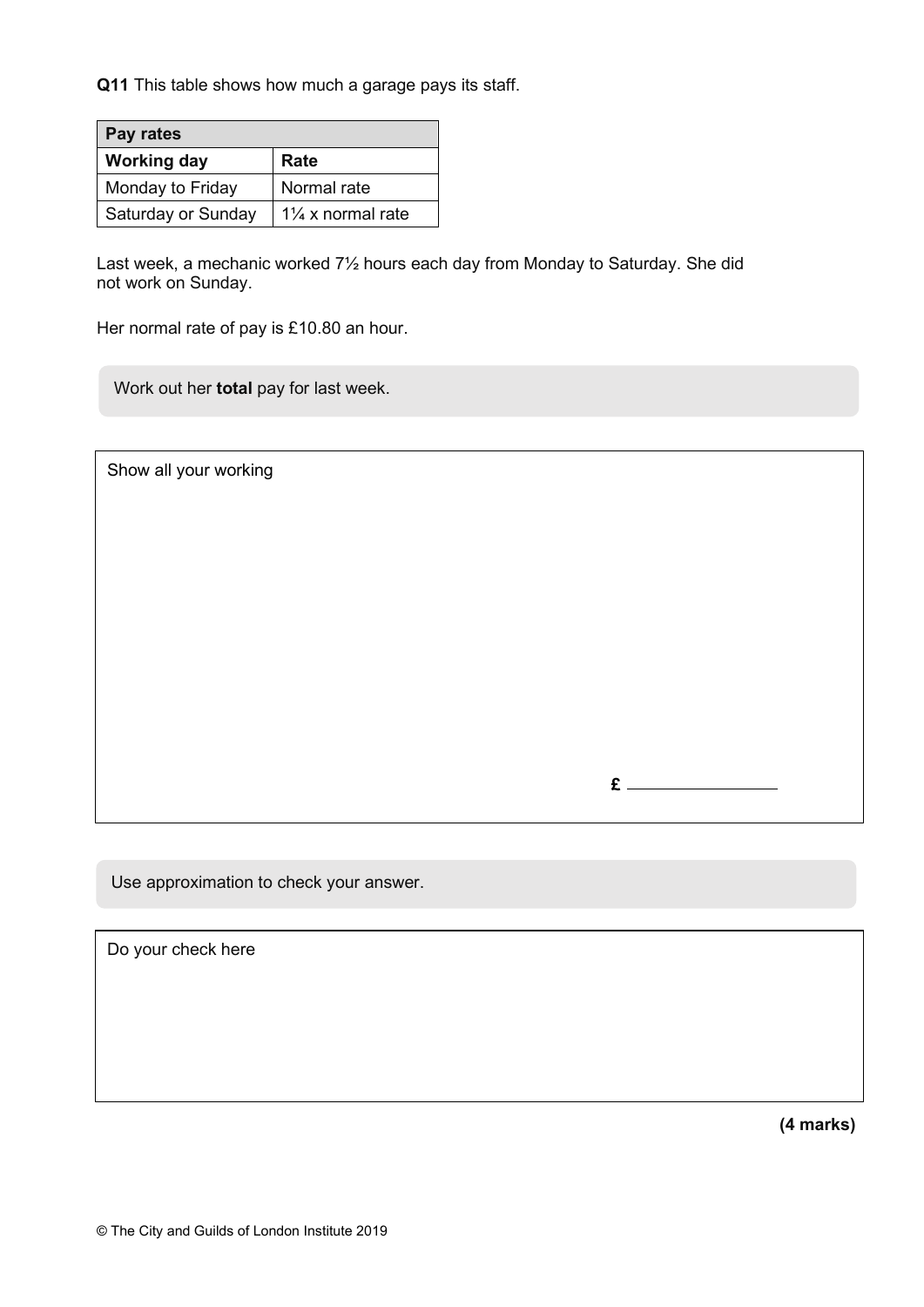**Q12** A woman applies for a new job that pays £8.50 a week more (after tax).

She will work 5 days a week and drive to work, as she does in her job now. The new job is 6 miles further from her house.

## **Her car travels 8.5 miles per litre of petrol Petrol costs £1.26 per litre**

Will the woman be better off with the new job after she takes the petrol into consideration?

Explain your answer. Include calculations to support your decision.

Decision (yes/no)

Explanation and supporting calculations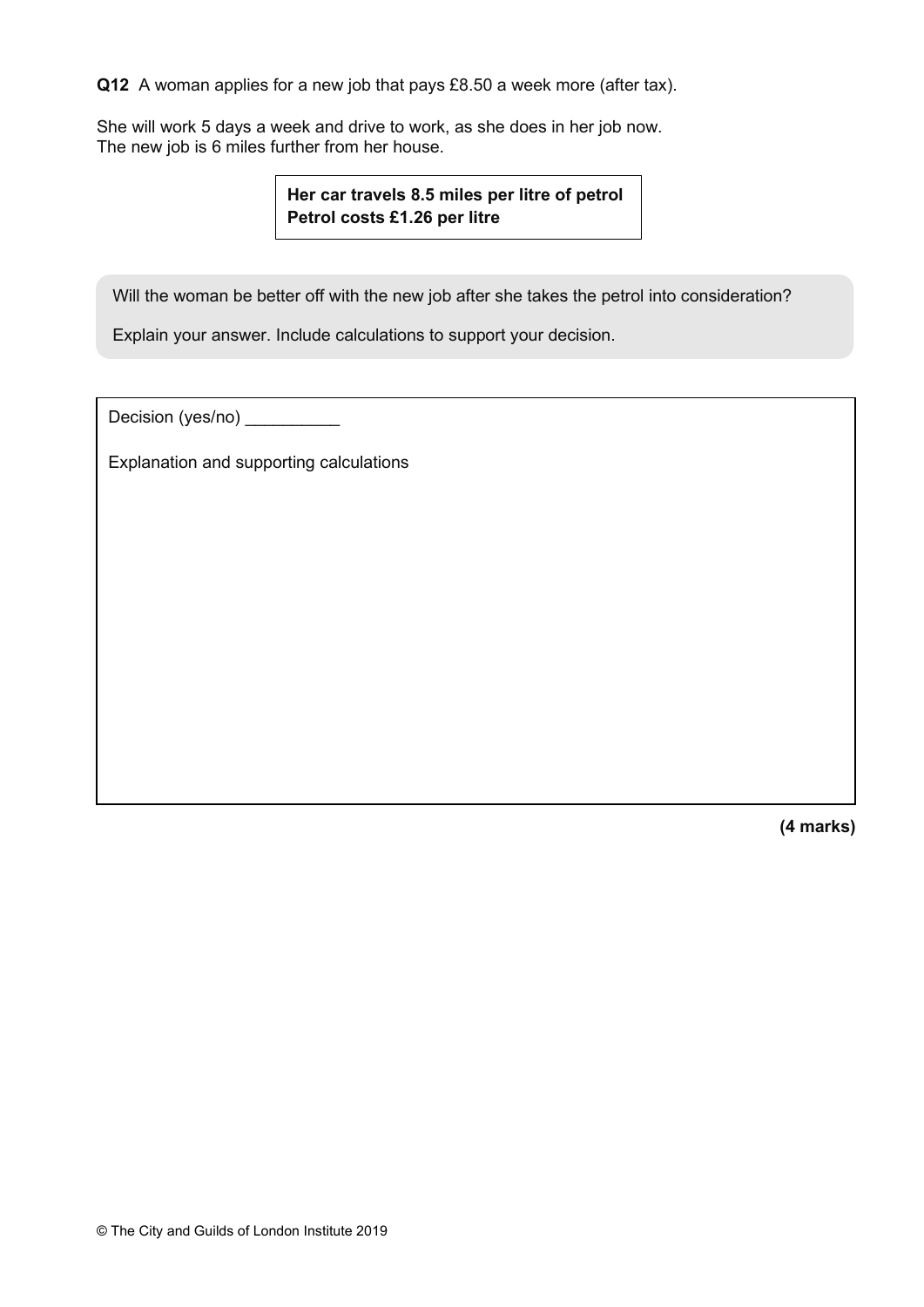**Q13** Your boss needs you to make some travel arrangements for him.

He will travel to Hull **4 days** every week for the next 6 months (26 weeks).

He needs to arrive at Hull at 8:30am and catch the train home at 5pm each day.

| <b>TRAIN TICKET PRICE INFORMATION</b>                                                      |
|--------------------------------------------------------------------------------------------|
| <b>TRAINS TO HULL</b>                                                                      |
| <b>TICKET TYPE:</b><br>DAY RETURN<br>£8.00<br>OFF-PEAK* DAY RETURN<br>£6.20                |
| <b>SEASON TICKETS VALID FOR:</b>                                                           |
| <b>ONE WEEK</b><br>£29.60                                                                  |
| ONE MONTH<br>£113.70                                                                       |
| ONE YEAR<br>£1184.00                                                                       |
| (Price for season ticket covers all travel while the ticket is valid)                      |
| * OFF-PEAK tickets are not valid for travel between 0700 and 0900 or between 1500 and 1900 |

Which ticket type do you recommend?

Recommendation

Explain your reasons. Include figures or calculations to support your decision.

Explanation and supporting calculations

**(5 marks)**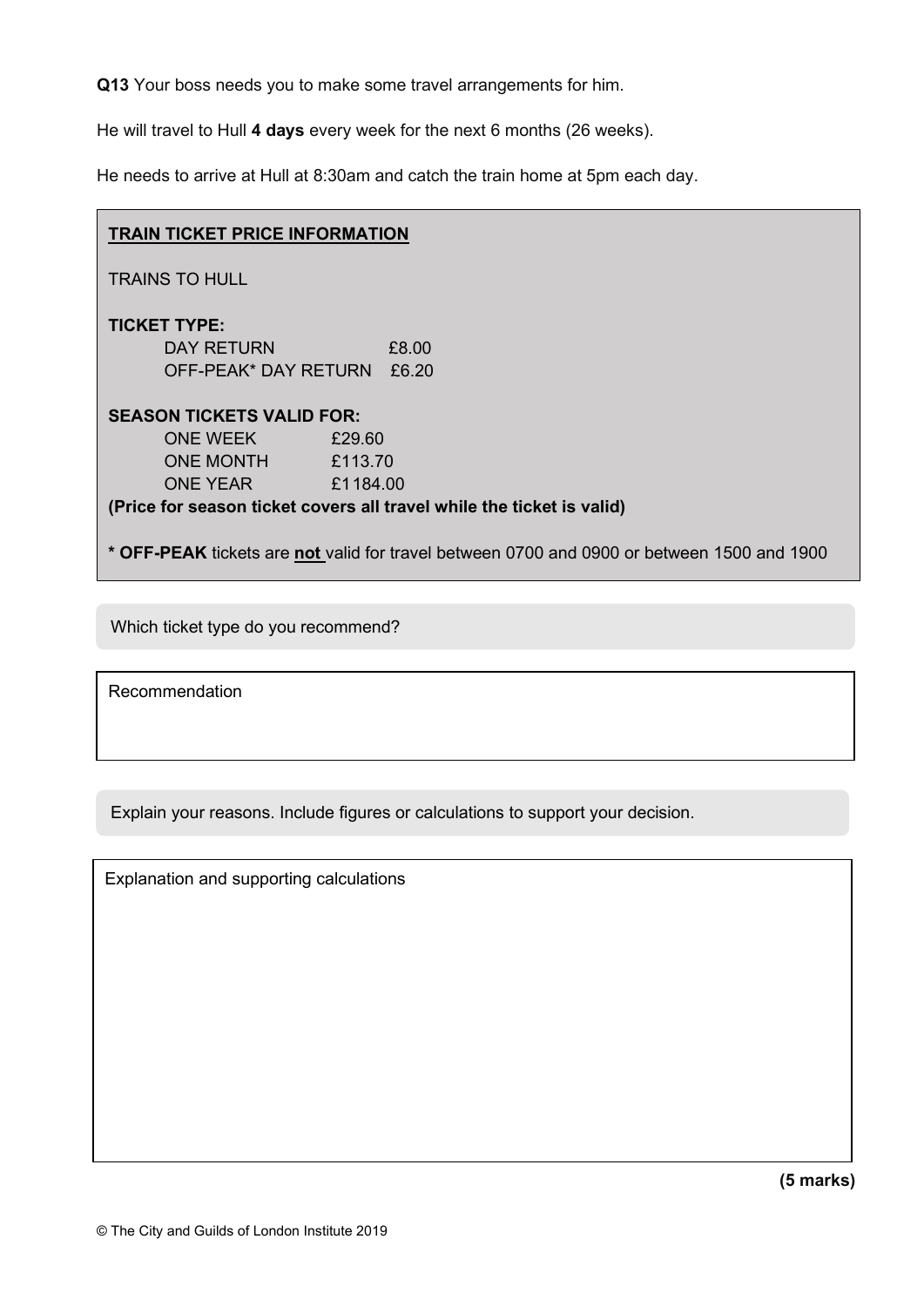**Q14** A company has made some changes to the way its employees work.

The manager wants to know if these changes have made any difference to the number of days employees take off work because of illness.

She can't just compare the total days as there are fewer people working in each department after the changes.

She gives you this information about the employees in one department.

|    | each employee took off sick<br>in the year BEFORE the changes | <b>Number of days</b> |    | <b>Number of days</b><br>each employee took off sick<br>in the year AFTER the change |    |    |
|----|---------------------------------------------------------------|-----------------------|----|--------------------------------------------------------------------------------------|----|----|
| 14 | 12                                                            | 11                    |    |                                                                                      |    |    |
| 12 |                                                               | 15                    |    |                                                                                      |    |    |
|    |                                                               | 10                    |    |                                                                                      | 10 | 10 |
|    | 5                                                             |                       | 10 |                                                                                      |    | 9  |
| 15 | 16                                                            | 14                    |    |                                                                                      |    |    |

**Number of days each employee took off sick in the year AFTER the changes**

Did the changes make any difference to the average number of days that employees took off sick?

Explain your findings to the manager. Show calculations to support your explanation.

Decision (yes/no) \_\_\_\_\_\_\_\_\_\_

Explanation and supporting calculations

**(5 marks)**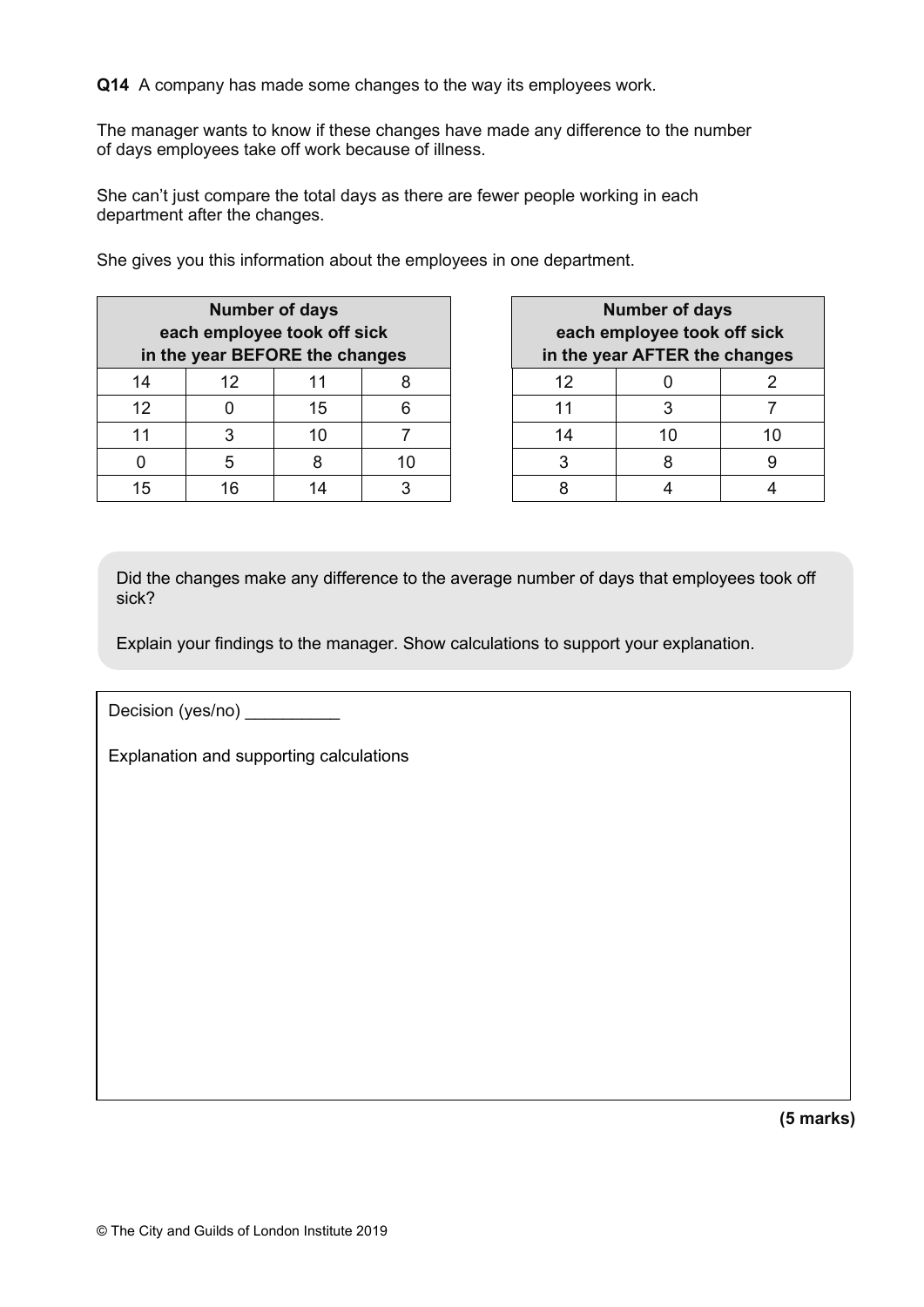**Q15** A café owner wants to know how many cold drinks she is likely to sell next week.

| Day                           | M  |    | w  | Th |    | S  | M  |    | w  |    |    |    |
|-------------------------------|----|----|----|----|----|----|----|----|----|----|----|----|
| Temperature (°C)<br>at midday | 17 | 18 | 17 | 19 | 20 | 20 | 19 | 19 | 22 | 23 | 20 | 20 |
| Number of cold<br>drinks sold | 24 | 26 | 25 | 30 | 32 | 28 | 27 | 29 | 35 | 40 | 30 | 34 |
| Number of hot<br>drinks sold  | 34 | 36 | 32 | 34 | 27 | 29 | 37 | 39 | 25 | 25 | 28 | 28 |

She makes a record of sales of drinks over the last two weeks:

She wants to use this information to see if she can predict the number of **cold** drinks she is likely to sell based on the temperature forecast for a particular day.

Use the graph paper to show clearly the data she has collected in a way that will help her to do this.

Space for working



© The City and Guilds of London Institute 2019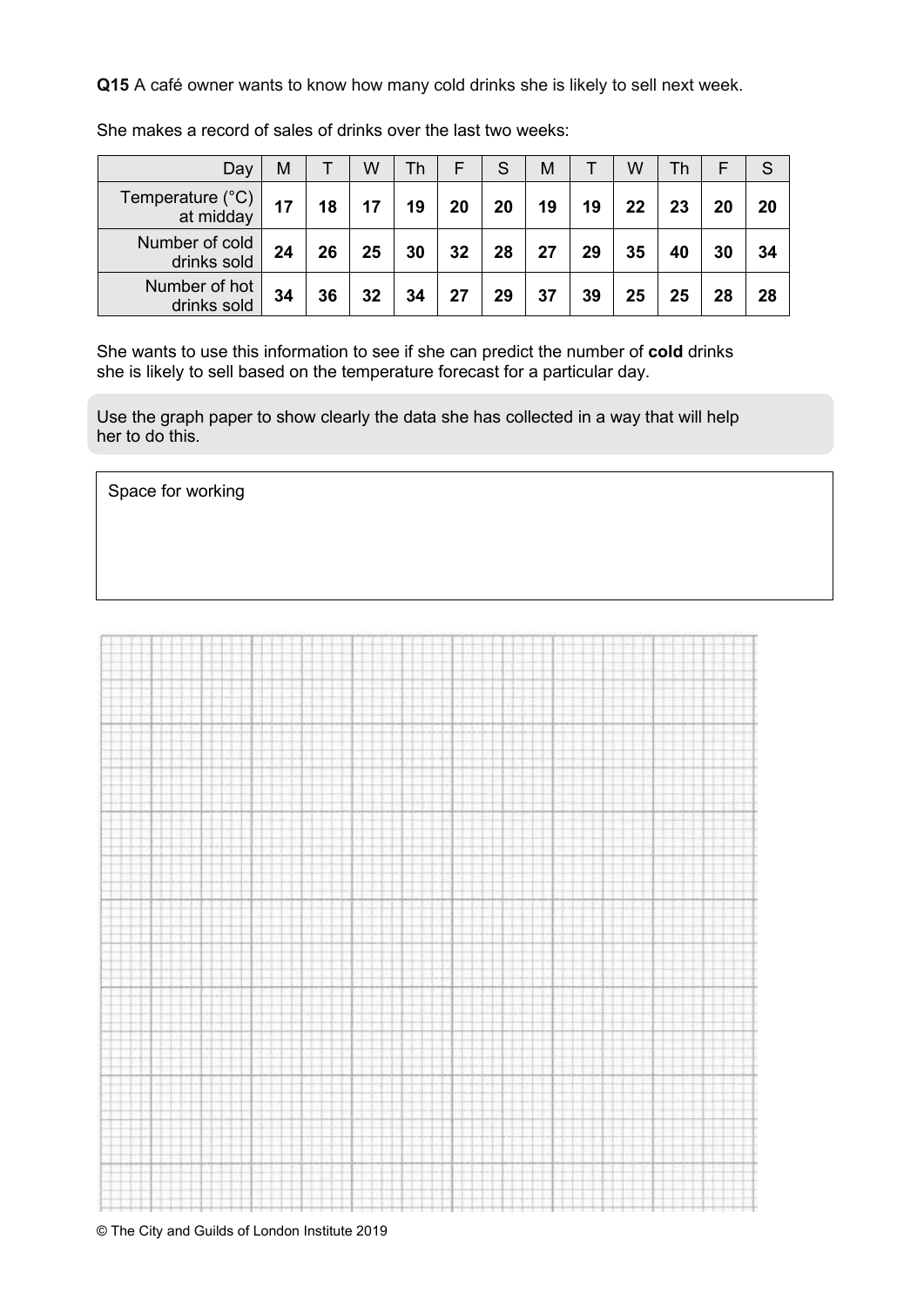The weather forecast for next week says it will be 21°C on Monday.

What can you tell the café owner about how many cold drinks the café is likely to sell on Monday? **Show clearly on your graph paper how you found your answer.** 

Answer

**(6 marks)**

**End of Section 2**